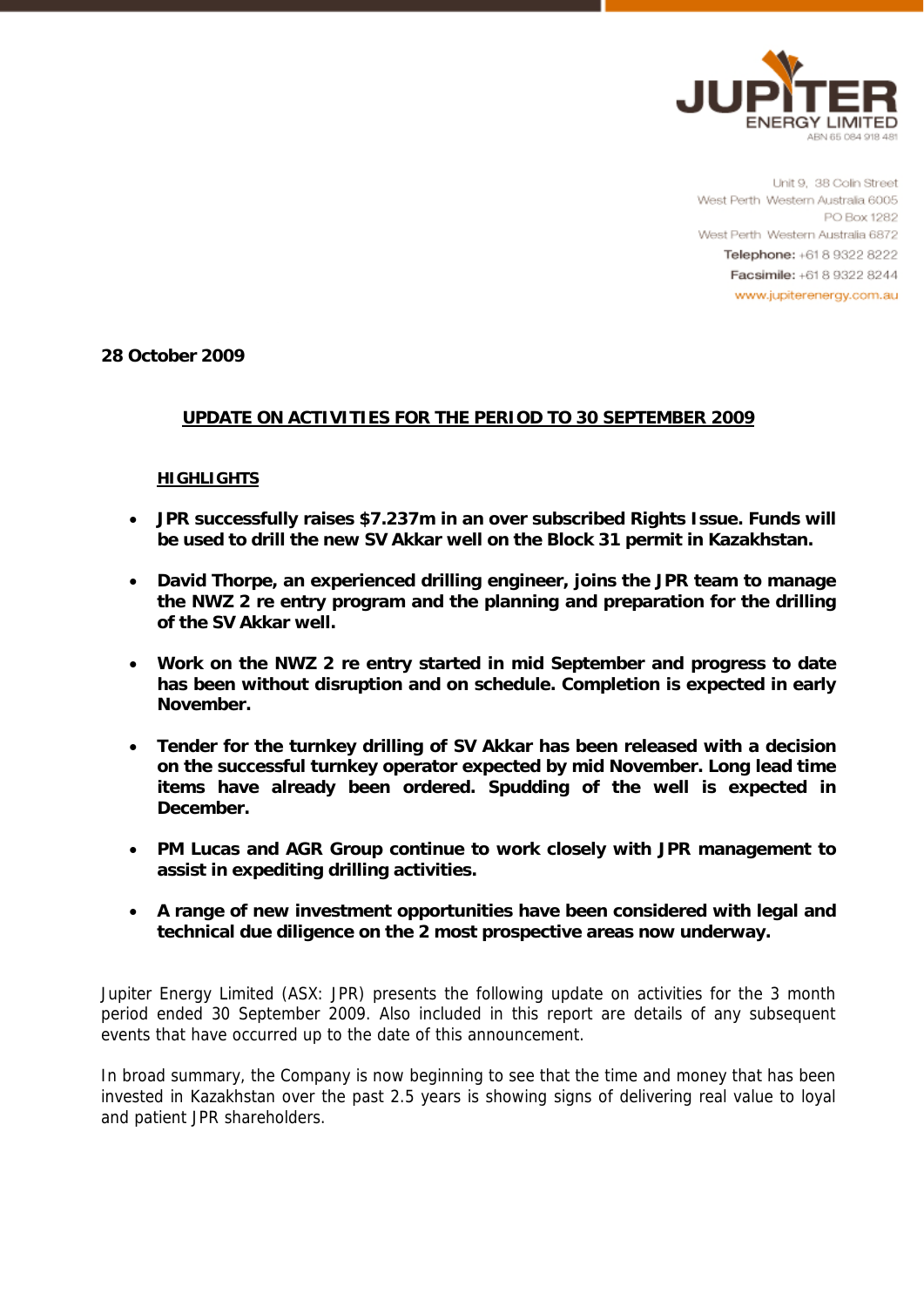## **The re entry of the NWZ #2 Well:**

As has already been well documented in previous announcements, the NWZ 2 well was drilled and cased by the Soviets in 1969 and a review of the logs from the NWZ 2 soviet drilling program shows that a 30 metre sand flowed oil to surface. The oil flowed from the Jurassic XIII and the zone of interest was from 2920m to 2950m.

A successful re entry will obviously mean oil flowing to surface and this in turn will mean that there is a need to have the appropriate surface equipment installed to ensure the oil is stored in an environment that is appropriate for the weather conditions experienced during the Mangistau winter. Whilst this equipment will require additional funding over and above what was originally budgeted for the re entry, this expenditure will form part of the production testing budget.

The Company has been releasing weekly updates on the progress with the NWZ 2 re entry and it is recommended that shareholders read these reports if they want greater detail on the specifics of what has been carried out over the past 4-6 weeks. The dates of the significant announcements are:

- $\bullet$  12 October 2009
- 19 October 2009
- 26 October 2009

and the announcements can all be found on the JPR website (www.jupiterenergy.com.au)

In summary, the workover has progressed without any unplanned interruptions and the well casing appears to be in good condition. The target depth of 3037m has been reached and a new cement plug has been set from 2970m to 3037m. A cement plug is already in place at 2560m, meaning that the workover team has now isolated the zone of key interest between 2920m and 2950m. Work will be carried over the next 10 days week to complete the workover. Focus this week has been on the delivery and installation on site of the appropriately heated surface equipment in which to store the oil, once it begins to flow to surface.

Assuming a successful re entry, the well will be placed on production test for up to 3 months after which time it will be suspended and application will be made to the Kazakh authorities for a trial production licence. Once granted, the sale of oil produced from this well will commence, probably during 2Q 2010.

Obviously getting the NWZ 2 well into production will have a number of major benefits and not least of these will be the experience that the JPR executive has gained over the past few months in relation to the key areas of:

- Tendering guidelines
- Procurement policies
- Implementation of a local HSE policy
- Licensing requirements
- Understanding the ability and depth of knowledge of local Aktau contractors
- Benefits and weaknesses of local drilling methods
- Planning logistics from Aktau
- Access to oil transportation infrastructure from Block 31

All of this information will be of great value as future wells are drilled on Block 31.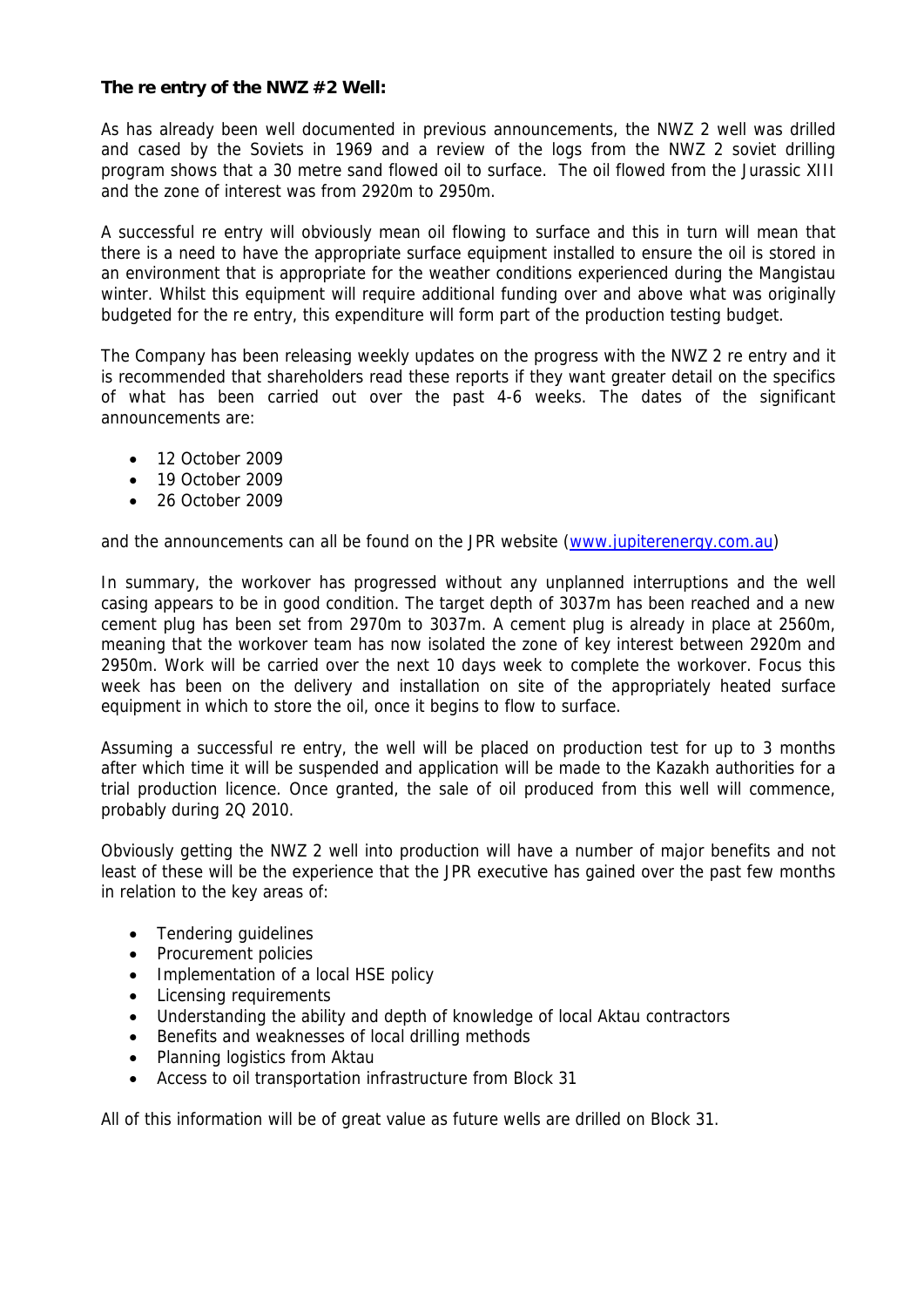## **SV Akkar Well:**

Much like the NWZ 2 re entry program, a lot has already been written about the drilling of the new SV Akkar well. The location of this well is expected to be adjacent to the existing Akkar N oilfield which is already producing  $\sim$  2,000 bopd and has booked reserves (1P) of 23 mmbbls. A review of all the available data indicates a potential  $\sim$  6 mmbbls recoverable from this specific Block 31 target. Whilst not the largest target on Block 31, it is believed that this area offers the least risk opportunity for the first new well on the permit.

The raising of \$7.237m via the August 2009 Rights Issue has meant that the Company has now expedited the tendering process and expects to make a decision during November 2009 on who will be the successful turnkey drilling operator for the SV Akkar well. Local interest has been extremely strong so a competitive quote is expected. Long lead time items such as well heads and casing have already been ordered and the focus is on a date in December to spud the new well.

During the quarter JPR finalised the lease on an office in Aktau and the branch is expected to be officially opened during November 2009 with initial local staff numbering at least 6 people. JPR has now hired an Operations Manager that will be based in Aktau and he will work closely with David Thorpe to oversee the local operation. Sungat Baygozhynovich will start in early November and comes with strong experience in all aspects of drilling new wells in Kazakhstan.

## **New Opportunities:**

The increased activity by JPR in Kazakhstan has meant that more and more new investment opportunities are being offered to the Company. As a result, management has been in active discussions with a number of organisations with regards involvement in potential new permits and these have now been narrowed down to two (2) that the Board feel are worthy of additional review at this time. Legal and technical due diligence are key requirements for any potential transaction and Geoff Gander and Keith Martens are driving these processes whilst David Thorpe is focused on the NWZ 2 re entry and the letting of the SV Akkar tender.

Keith Martens will visit Kazakhstan in early November to carry out a final review on a range of seismic data covering both areas under review and subject to his recommendation, Geoff Gander will then go to Kazakhstan in the expectation of progressing one or both of these opportunities to a point where binding agreements can be signed and details of any transaction announced to shareholders.

Some of the key parameters that must exist for JPR to consider any investment opportunity in the foreseeable future are:

- The permit is over a proven area in terms of oil discovery with a requirement for more innovative drilling techniques to ensure commercial flow rates from new or existing wells;
- Pricing of the permit must reflect that JPR shareholders get the benefit of the added value and innovation brought by the Company to the permit;
- Acceptable exploration periods remain on the permit licence;
- There are realistic approved working commitments on the permit (ie JPR is not inheriting someone else's failed promises to deliver);
- The location of the field is near existing transportation infrastructure;
- Government authorities are supportive of JPR being the operator of the field; and
- The majority share of the permit is held by JPR.

The Company is confident it can add to its portfolio of assets in Kazakhstan in the near term and in doing so, grow its proven reserves over time. Again, as has been well documented, JPR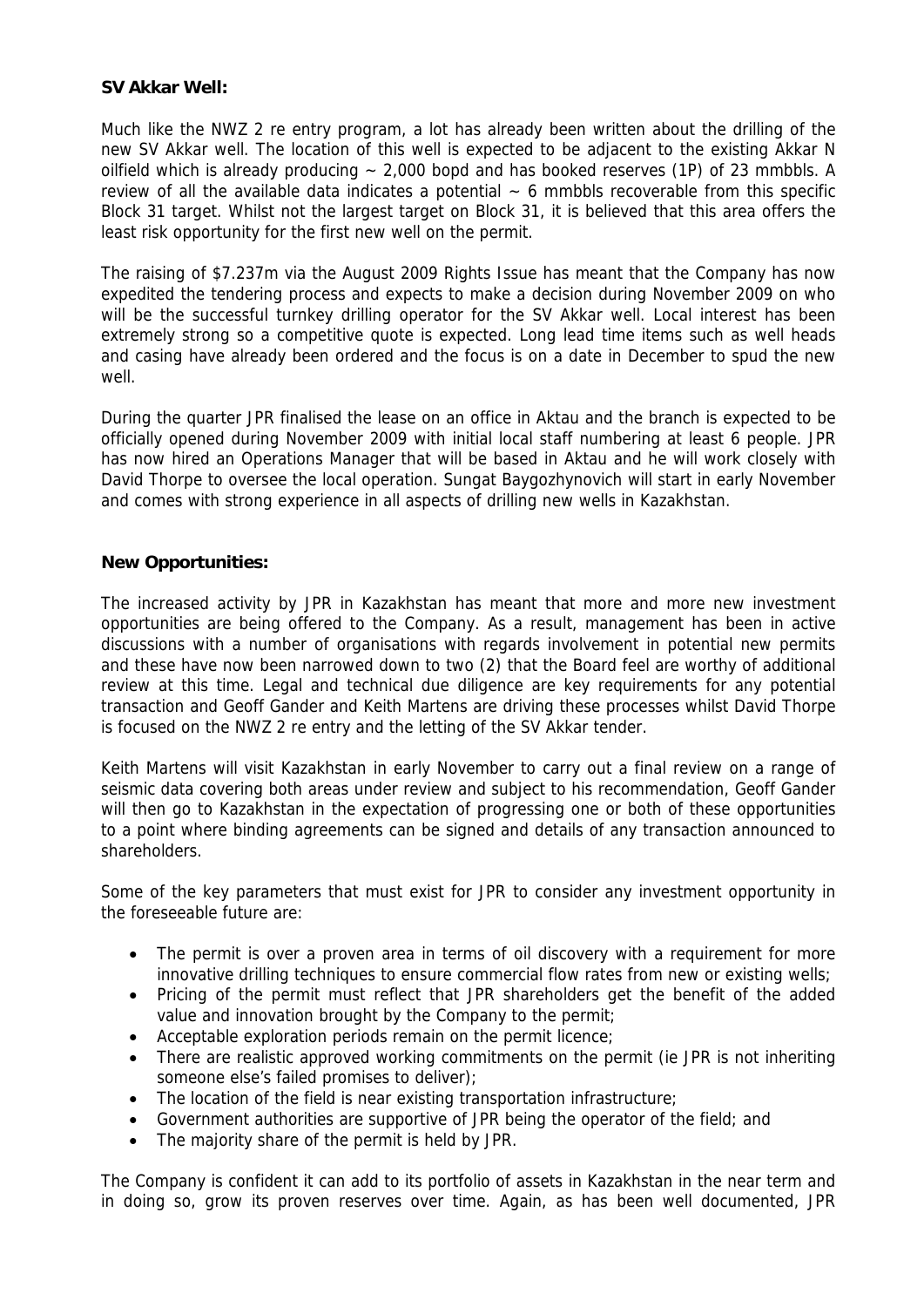believes that oil recoverable from Block 31 stands at 28 mmbbls and it hoped that this figure will increased markedly with the next acquisition(s).

#### **Investor Interest in Kazakhstan:**

During October, JPR was given the opportunity to present to a group of international fund managers in Almaty. The fund managers were from the US, UK and Europe and were visiting Kazakhstan to look at a range of investment opportunities there.

The JPR strategy was well received and it was clear that investors familiar with Kazakhstan are somewhat wary of updates from companies that only talk about what they are going to do in the future – perhaps understandably they now appear to only want to invest in companies that are actually producing oil or about to begin production.

To this end, JPR is confident that success with the NWZ 2 re entry and the SV Akkar drilling campaign will provide the Company with the credentials it requires to be regarded as a viable investment by these types of organizations and the opportunity to meet them at this stage of the Company's progress was extremely helpful.

## **Capital Structure and Finances:**

As at 30 September 2009, the Company had 631,212,806 listed shares, trading as JPR. This figure increased to 736,220,391 with the allotment of a further 92,507,585 shares on 9 October 2009, being the shortfall shares from the Rights Issue.

The Company also has 300,000,000 listed options, trading as JPROA. The JPROA options have an exercise price of \$0.08 and expire on 30 June 2010. The Company also has 23m unlisted options, 20m of which vest over the next two years and are subject to performance hurdles. These options, should they vest, have an exercise price of \$0.08 and will expire on 31 December 2011. The remaining 3m options have an exercise price of \$0.20 and expire on 31 December 2012.

Cash reserves of the Company as at 30 September 2009 stood at approximately \$A7.85m (when taking into account the \$1.85m banked with the allotment of shortfall shares on 9 October 2009). The next major cash outgoing will be the drilling of the SV Akkar well, now budgeted at approximately \$A5m, which reflects the much improved exchange rate between the \$A and the \$US.

The JPR Board advises that Biscra Holdings has been paid an initial payment of \$US1m, due originally on 31 December 2009. It was decided to pay this amount earlier as a sign of good faith and future cooperation on other potential acquisitions that JPR may make. The final \$US2.5m is still due for payment on 30 June 2010. It should be noted that the Chairman of Biscra will be visiting Australia during November 2009 and will be involved in a number of broker presentations with JPR whilst he is here.

As the JPR share price moves towards the JPROA strike price of \$0.08, the potential of a \$A24m inflow around June 2010 increases, providing the Company with a clear funding strategy for its 2010 drilling program.

The 2010 drilling program for Block 31 will be presented to the regional office of the Ministry of Energy and Mineral Resources (MEMR) during November for their approval and it is expected that the 1st well to be drilled in 2010 will be positioned on the structure that is approximately 2km updip from the NWZ 2 well. This structure is believed to contain over 20 mmbbls of recoverable oil from 4 different zones.